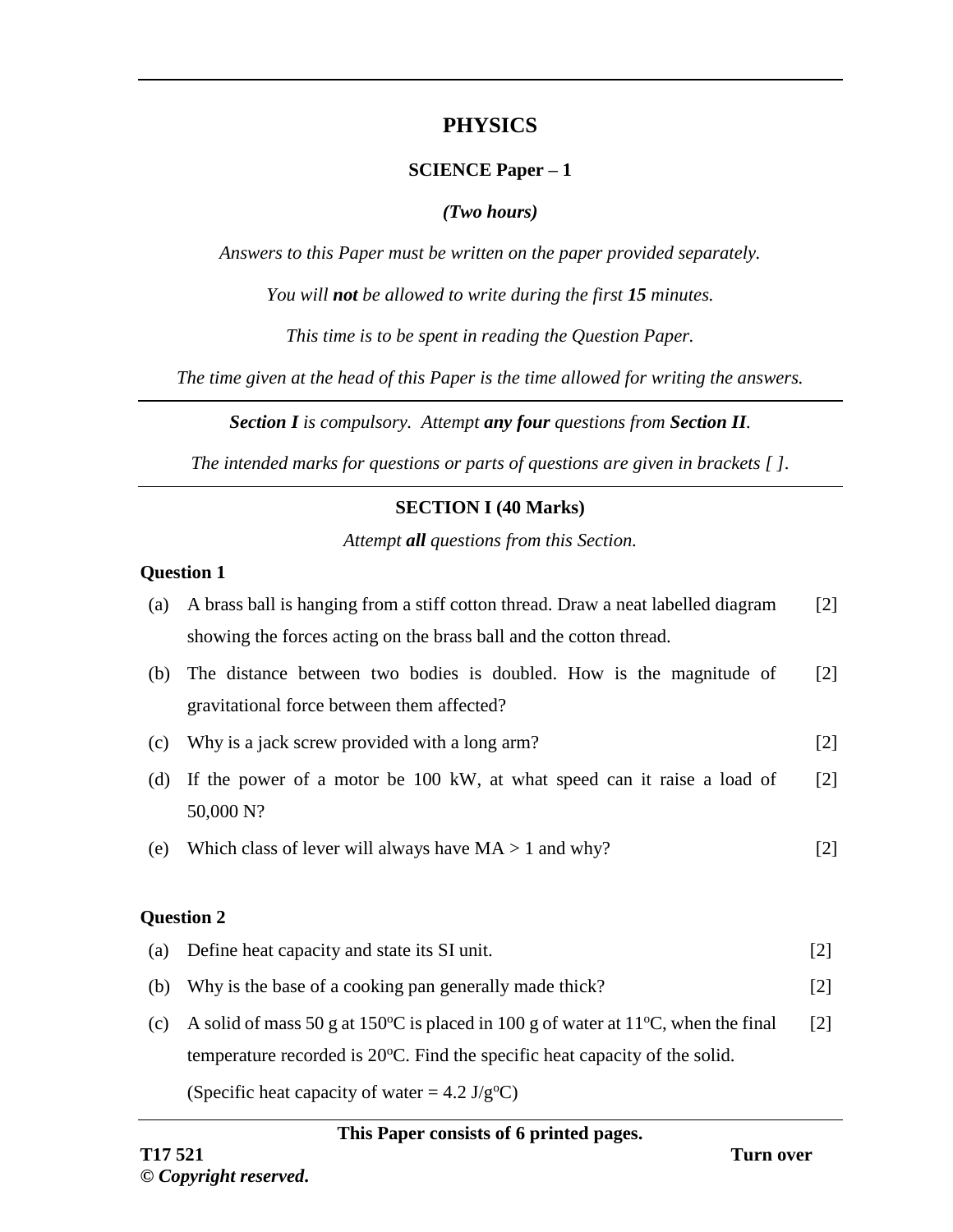- (d) How is the refractive index of a material related to:
	- (i) real and apparent depth?
	- (ii) velocity of light in vacuum or air and the velocity of light in a given medium?

[2]

(e) State the conditions required for total internal reflection of light to take place. [2]

#### **Question 3**

- (a) Draw a ray diagram to show the refraction of a monochromatic ray through a prism when it suffers minimum deviation. [2]
- (b) The human ear can detect continuous sounds in the frequency range from 20 Hz to 20,000 Hz. Assuming that the speed of sound in air is 330 ms<sup>-1</sup> for all frequencies, calculate the wavelengths corresponding to the given extreme frequencies of the audible range. [2]
- (c) An enemy plane is at a distance of 300 km from a radar. In how much time the radar will be able to detect the plane? Take velocity of radiowaves as  $3 \times 10^8$  $ms^{-1}$ . [2]
- (d) How is the frequency of a stretched string related to: [2]
	- (i) its length?
	- (ii) its tension?
- (e) Define specific resistance and state its SI unit. [2]

| (a) | An electric bulb of resistance 500 $\Omega$ , draws a current of 0.4A. Calculate the | $\lceil 2 \rceil$ |
|-----|--------------------------------------------------------------------------------------|-------------------|
|     | power of the bulb and the potential difference at its end.                           |                   |
| (b) | State two causes of energy loss in a transformer.                                    | $\lceil 2 \rceil$ |
| (c) | State two characteristics of a good thermion emitter.                                | $\lceil 2 \rceil$ |
| (d) | State two factors upon which the rate of emission of thermions depends.              | $\lceil 2 \rceil$ |
| (e) | When does the nucleus of an atom tend to be radioactive?                             | $\lceil 2 \rceil$ |
|     |                                                                                      |                   |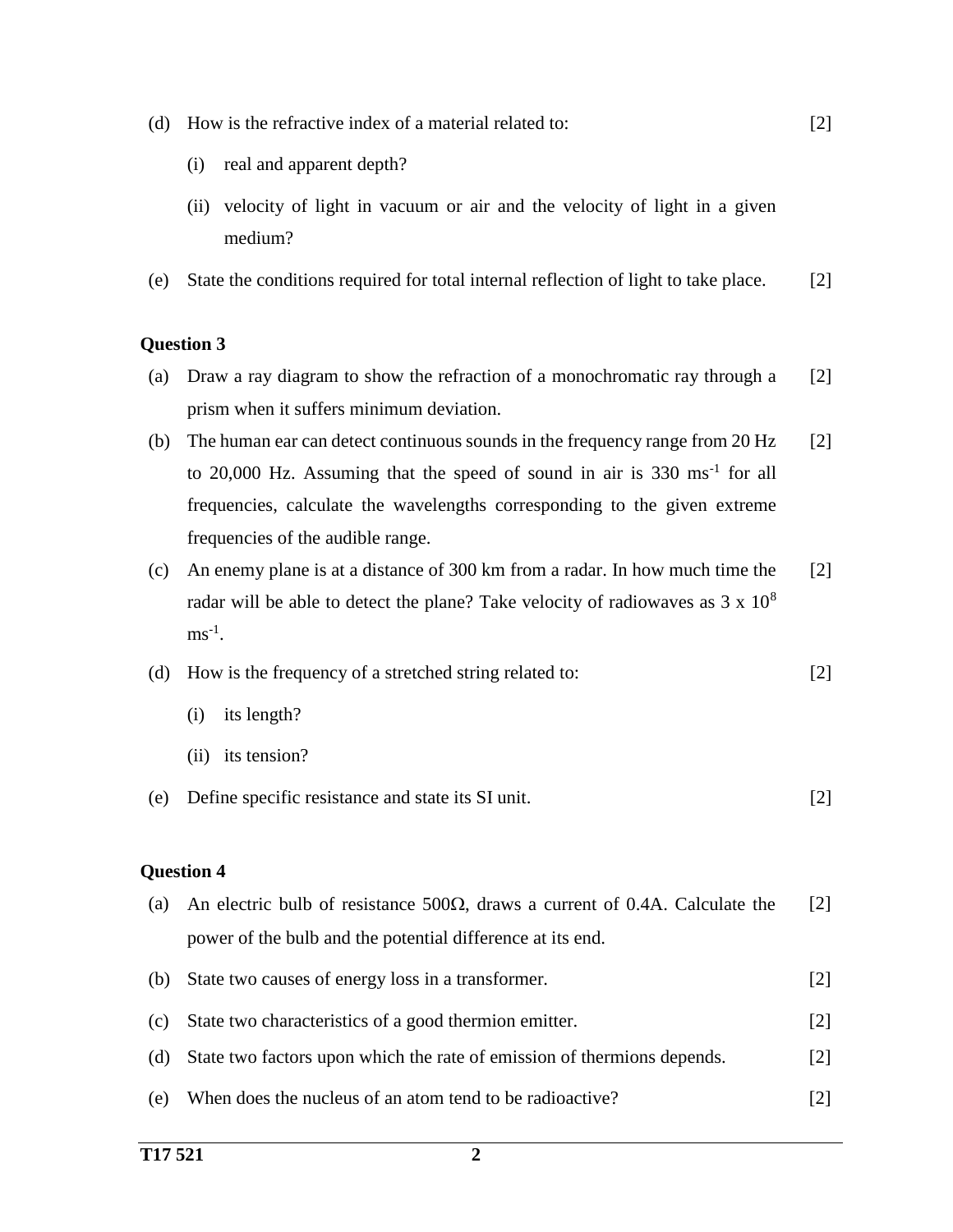#### **SECTION II (40 Marks)**

*Attempt any four questions from this Section*

## **Question 5**

- (a) A uniform half metre rule balances horizontally on a knife edge at 29 cm mark when a weight of 20 gf is suspended from one end. [3]
	- (i) Draw a diagram of the arrangement.
	- (ii) What is the weight of the half metre rule?
- (b) (i) A boy uses a single fixed pulley to lift a load of 50 Kgf to some height. Another boy uses a single movable pulley to lift the same load to the same height. Compare the effort applied by them. Give a reason to support your answer. [3]
	- (ii) How does uniform circular motion differ from uniform linear motion?
	- (iii) Name the process used for producing electricity using nuclear energy.
- (c) A pulley system with  $VR = 4$  is used to lift a load of 175 kgf through a vertical height of 15 m. The effort required is 50 kgf in the downward direction. [4]

 $(g = 10 N kg^{-1})$ 

Calculate:

- (i) Distance moved by the effort.
- (ii) Work done by the effort.
- (iii) M.A. of the pulley system.
- (iv) Efficiency of the pulley system.

- (a) (i) How is the transference of heat energy by radiation prevented in a calorimeter? [3]
	- (ii) You have a choice of three metals A, B and C, of specific heat capacities 900 Jkg<sup>-1o</sup>C<sup>-1</sup>, 380 Jkg<sup>-1o</sup>C<sup>-1</sup> and 460 Jkg<sup>-1o</sup>C<sup>-1</sup> respectively, to make a calorimeter. Which material will you select? Justify your answer.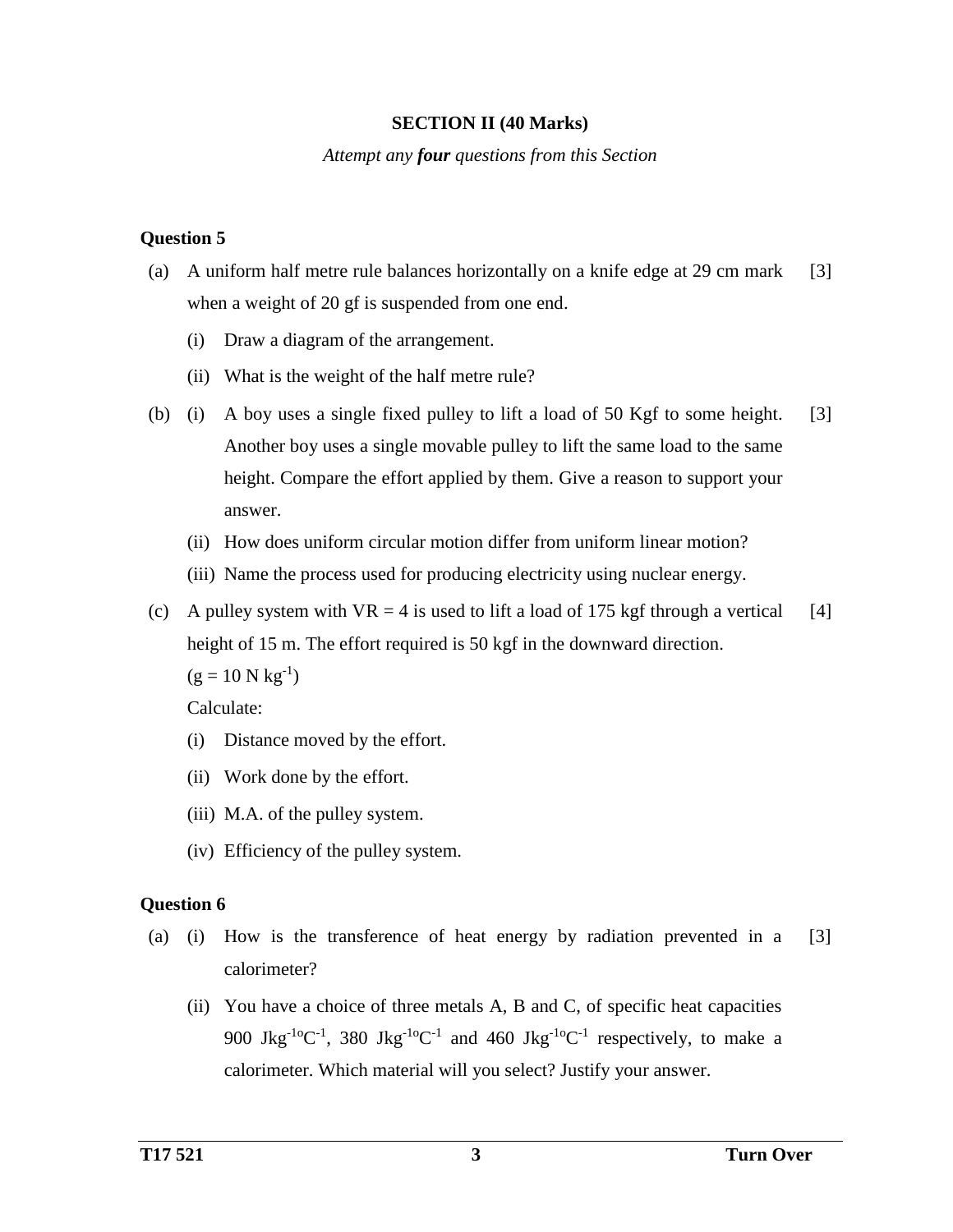(b) Calculate the mass of ice needed to cool 150g of water contained in a calorimeter of mass 50g at 32ºC such that the final temperature is 5ºC. [3]

| Specific heat capacity of calorimeter | $\equiv$ | $0.4 \text{ J/g}^{\circ}\text{C}$   |
|---------------------------------------|----------|-------------------------------------|
| Specific heat capacity of water       |          | $= 4.2 \text{ J/g}^{\circ}\text{C}$ |
| Latent heat capacity of ice           |          | $= 330 \text{ J/g}$                 |

- (c) (i) Name the radiations which are absorbed by greenhouse gases in the earth's atmosphere. [4]
	- (ii) A radiation X is focused by a particular device on the bulb of a thermometer and mercury in the thermometer shows a rapid increase. Name the radiation X.
	- (iii) Name two factors on which the heat energy liberated by a body depends.

- (a) A Lens forms an upright and diminished image of an object when the object is placed at the focal point of the given lens. [3]
	- (i) Name the lens.
	- (ii) Draw a ray diagram to show the image formation.
- (b) A ray of light travels from water to air as shown in the diagram given below: [3]



- (i) Copy the diagram and complete the path of the ray. Given the critical angle for water is 48°.
- (ii) State the condition so that total internal reflection occurs in the above diagram.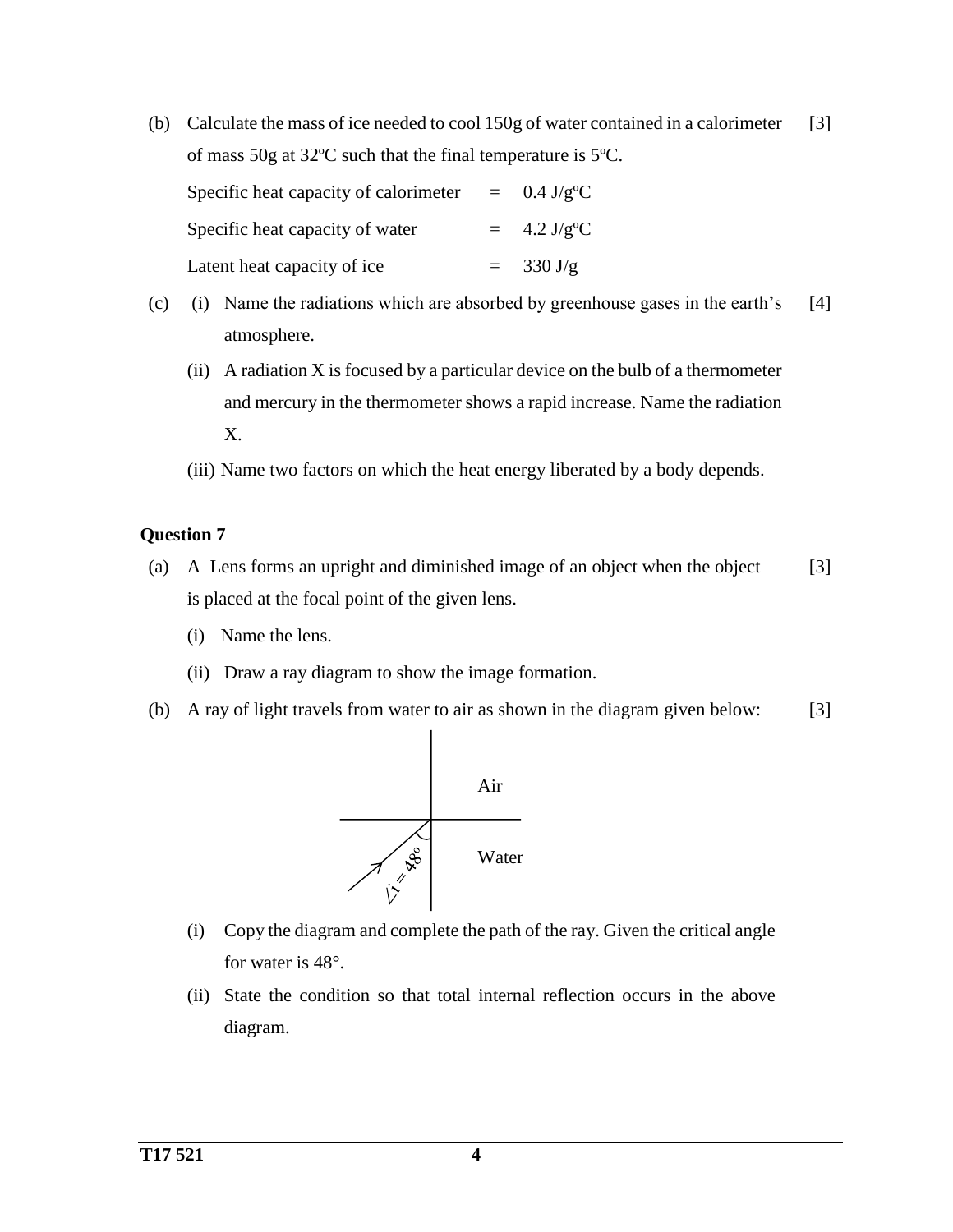(c) The diagram below shows a point source P inside a water container. Four rays A, B, C, D starting from the source P are shown upto the water surface. [4]



- (i) Show in the diagram the path of these rays after striking the water surface. The Critical Angle for water air surface is 48°.
- (ii) Name the phenomenon which the rays B and D exhibit.

# **Question 8**

(a) Name the factor that determines:

- (i) Loudness of the sound heard.
- (ii) Quality of the note.
- (iii) Pitch of the note.
- (b) (i) What are damped vibrations?
	- (ii) Give one example of damped vibrations.
	- (iii)Name the phenomenon that causes a loud sound when the stem of a vibrating tuning fork is kept pressed on the surface of a table.
- (c) (i) A wire of length 80 cm has a frequency of 256 Hz. Calculate the length of a similar wire under similar tension, which will have frequency 1024 Hz. [4]
	- (ii) A certain sound has a frequency of 256 hertz and a wavelength of 1.3 m.
		- 1. Calculate the speed with which this sound travels.
		- 2. What difference would be felt by a listener between the above sound and another sound travelling at the same speed, but of wavelength 2.6 m?

[3]

[3]